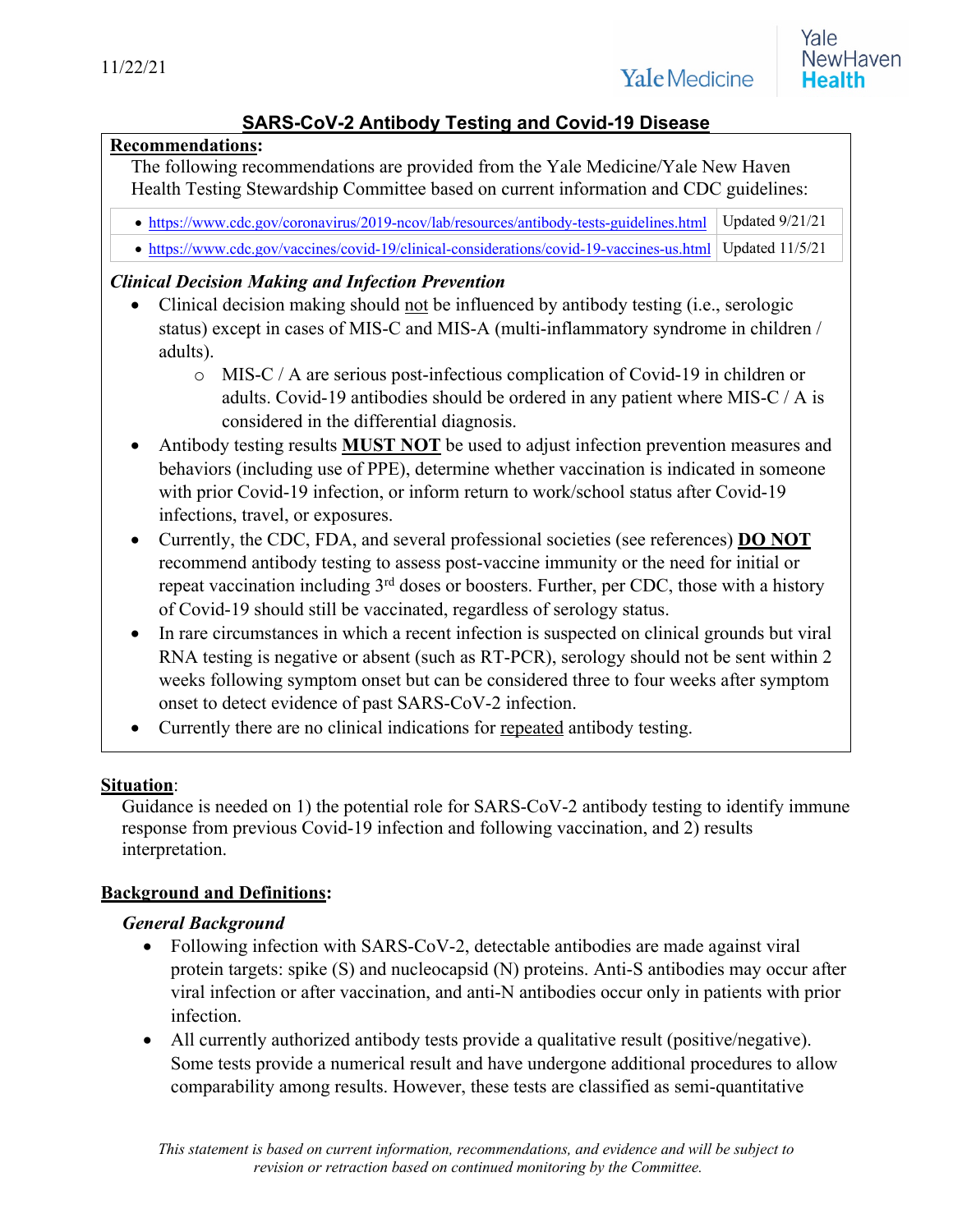rather than quantitative by the FDA so the utility of numerical values is not known at this time.

- The S protein contains the receptor binding domain (RBD) which can also induce measurable antibodies. Neutralizing antibodies that inhibit SARS-CoV-2 replication *in vitro,* and which may provide protective immunity, mainly target the RBD. Widely available commercial antibody assays, including those performed within YNHHS, **DO NOT** assess for the presence of neutralizing antibodies.
- Levels of protective immunity may differ among viral variants, and thresholds for immunity have not been established for antibody types, assays, variants, and patient populations.

### *Identifying Individuals with Prior Exposure to SARS-CoV-2*

- Positive antibody testing may aid in identifying individuals with an adaptive immune response to prior SARS-CoV-2 infection or following vaccination though serologic testing is NOT routinely recommended for these purposes.
- In cases where a recent infection is suspected on clinical grounds but viral RNA testing is negative or absent, antibody testing should not be sent within 2 weeks following symptom onset but can be considered three to four weeks after symptom onset to detect evidence of past SARS-CoV-2 infection.
- If ordering, antibody testing should be performed at a high-quality laboratory using tests that have received Emergency Use Authorization from the FDA.
	- o If testing for prior infection (regardless of vaccination status), both anti-S (Fulllength Spike or S1-RBD) and anti-N antibody tests should be positive.
	- o If testing after vaccination (without known prior infection), only anti-S (Full-length Spike or S1-RBD) should be positive; anti-N should be negative.

#### *Antibody Tests Are Not Used to Diagnose Acute SARS-CoV-2 Infection*

• Antibody testing should NOT be used to diagnose acute Covid-19. The gold standard for diagnosis of acute SARS-CoV-2 infection is the detection of SARS-CoV-2 RNA by amplified testing for viral RNA (such as RT-PCR).

#### **Assessment**:

- 1. In unvaccinated individuals, positive antibody testing with validated assays indicates prior infection and helps document prior infection in those who were not tested for viral RNA or tested negative for viral RNA. Positive antibody testing likely correlates with immune protective mechanisms, but reinfection and/or infection after vaccination is possible. Results of antibody testing should not be used to guide decisions around vaccination.
- 2. A proportion of persons infected with SARS-CoV-2 may not develop measurable antibodies. Therefore, negative antibody testing does not exclude previous infection. Also, false negative results may occur if tested sooner than 14-21 days post symptom onset, prior to antibody rise. Further, measurable antibodies may wane over time and those with mild infection may not produce detectable antibodies.
- 3. Post-vaccination antibody values that indicate protection from infection remain unknown and no assays are currently available that document vaccination efficacy. However, vaccine formulations and delivery regimens were designed based on antibody induction and this is an